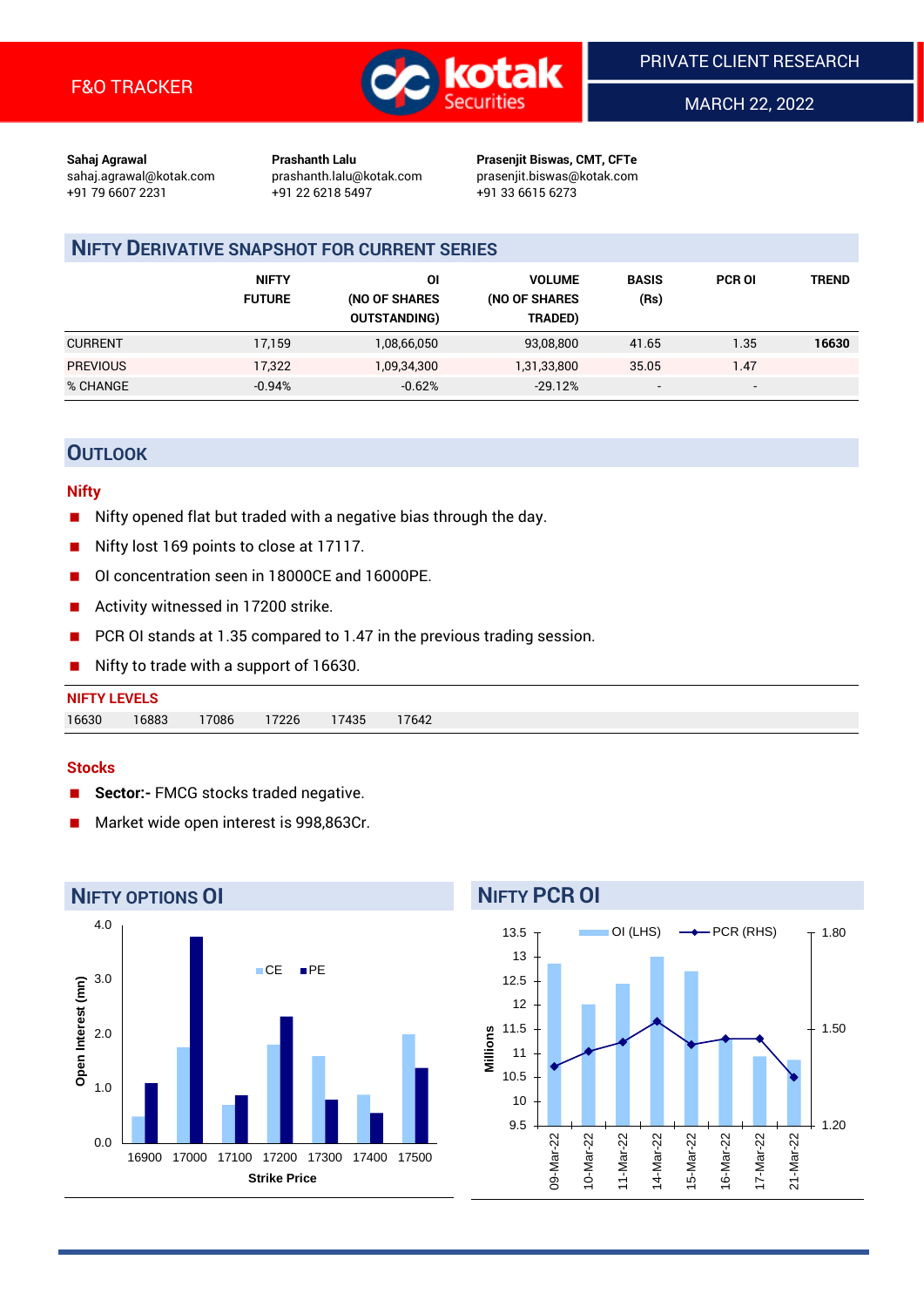# **FUTURE STATISTICS**

|  | <b>OI INCREASE</b> |  |
|--|--------------------|--|
|  |                    |  |

| <b>SYMBOL</b>     | ΟI     | ΟI          | <b>PRICE CHG</b> |
|-------------------|--------|-------------|------------------|
|                   | $(\%)$ | (SHARES)    | (%)              |
| <b>DELTACORP</b>  | 26.6%  | 1,92,53,300 | 9.6%             |
| <b>INTELLECT</b>  | 26.5%  | 9,14,250    | 4.7%             |
| <b>BALRAMCHIN</b> | 24.9%  | 92,91,200   | 4.2%             |
| <b>PETRONET</b>   | 18.2%  | 2,44,23,000 | $-5.6%$          |
| COROMANDEL        | 16.6%  | 10,96,250   | 0.6%             |
| <b>CUMMINSIND</b> | 13.7%  | 18,33,000   | 3.0%             |
| <b>INDHOTEL</b>   | 13.4%  | 2,01,62,286 | $-1.2%$          |
| <b>PFIZER</b>     | 10.7%  | 1,45,000    | 2.7%             |
| <b>ACC</b>        | 10.0%  | 26,12,500   | $-3.2%$          |
| <b>IOC</b>        | 9.7%   | 4.18.14.500 | $-2.8%$          |

| <b>OI DECREASE</b> |         |             |                  |
|--------------------|---------|-------------|------------------|
| <b>SYMBOL</b>      | ΟI      | ΟI          | <b>PRICE CHG</b> |
|                    | (%)     | (SHARES)    | $(\%)$           |
| <b>AUBANK</b>      | $-7.1%$ | 25,50,500   | 1.2%             |
| <b>AARTIIND</b>    | $-6.8%$ | 26,30,750   | 2.2%             |
| <b>JKCEMENT</b>    | $-5.2%$ | 4,41,000    | $-2.5%$          |
| <b>BSOFT</b>       | $-5.2%$ | 32,81,200   | 0.0%             |
| <b>GSPL</b>        | $-4.7%$ | 26,38,400   | 3.4%             |
| <b>NATIONALUM</b>  | $-4.7%$ | 9,37,29,500 | 5.2%             |
| <b>NTPC</b>        | $-4.2%$ | 4,58,73,600 | 0.0%             |
| <b>HDFC</b>        | $-3.9%$ | 2,30,23,500 | $-1.0%$          |
| M&M                | $-3.6%$ | 1,52,01,900 | $-1.4%$          |
| <b>ASHOKLEY</b>    | $-3.6%$ | 4,55,76,000 | $-3.2%$          |

# **CASH STATISTICS**

| <b>TOP VOLUMES</b> |                      |              |              |  |  |  |  |  |  |
|--------------------|----------------------|--------------|--------------|--|--|--|--|--|--|
| <b>SYMBOL</b>      | <b>TRADED SHARES</b> | <b>VALUE</b> | <b>CLOSE</b> |  |  |  |  |  |  |
|                    | (QTY)                | (IN LAKHS)   |              |  |  |  |  |  |  |
| <b>RELIANCE</b>    | 55,37,752            | 1,36,515     | 2,467        |  |  |  |  |  |  |
| <b>TATASTEEL</b>   | 84,22,763            | 1,11,078     | 1.303        |  |  |  |  |  |  |
| <b>MARUTI</b>      | 13,54,525            | 1,06,216     | 7,706        |  |  |  |  |  |  |
| <b>SBIN</b>        | 1,90,64,060          | 94.047       | 491          |  |  |  |  |  |  |
| <b>ICICIBANK</b>   | 1,28,66,839          | 91,659       | 711          |  |  |  |  |  |  |
| <b>HDFCBANK</b>    | 61,28,938            | 90,980       | 1,487        |  |  |  |  |  |  |
| <b>HDFC</b>        | 37,02,411            | 89,147       | 2,392        |  |  |  |  |  |  |
| <b>TCS</b>         | 24,13,831            | 88,112       | 3,627        |  |  |  |  |  |  |
| <b>HINDALCO</b>    | 1,41,59,371          | 84,127       | 590          |  |  |  |  |  |  |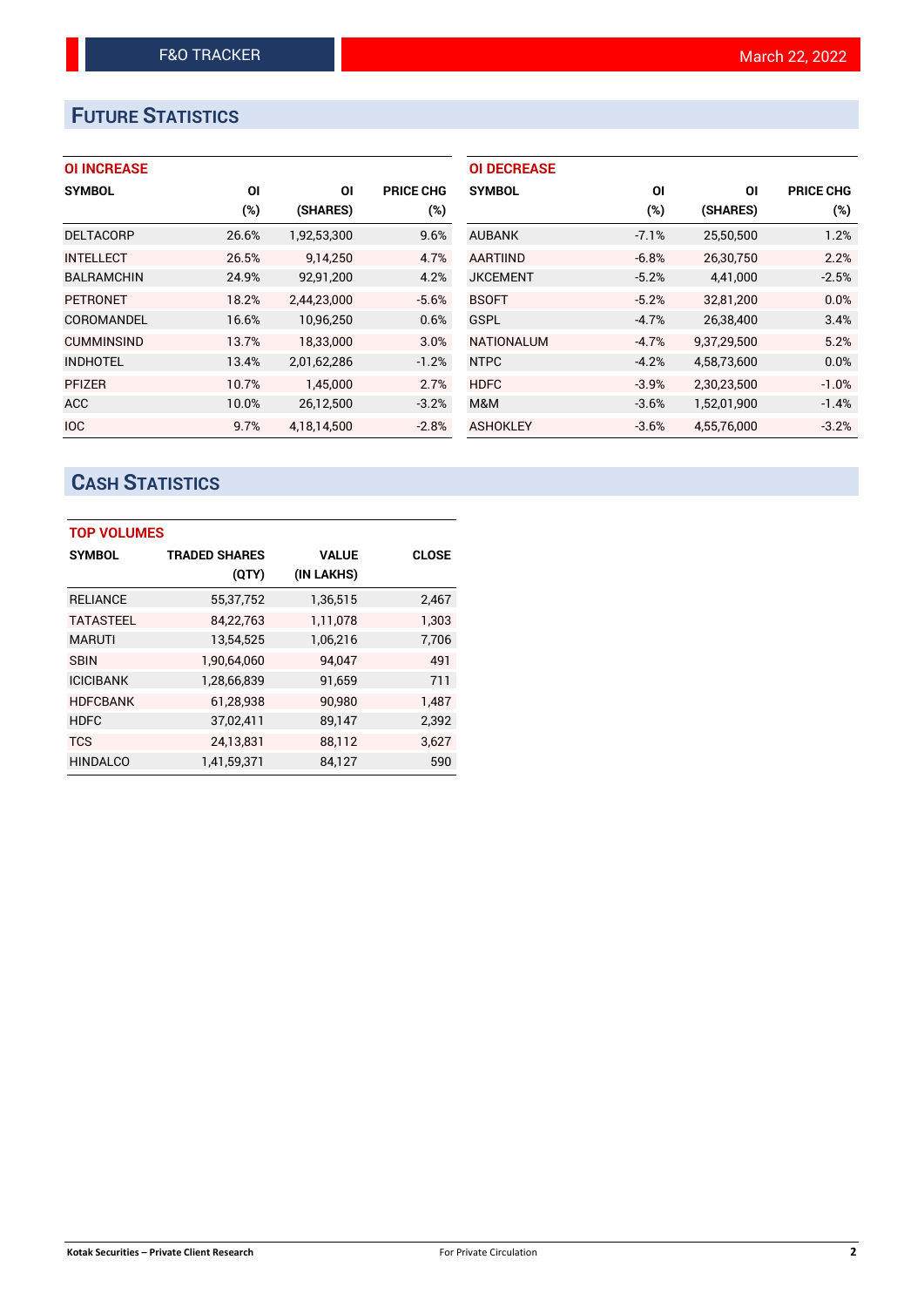# **OPTION STATISTICS**

## **SIGNIFICANT CALL OPEN INTEREST**

| <b>SYMBOL</b>     | <b>STRK</b>  | <b>OPTION</b> | <b>CLOSE</b> | <b>FUT</b>   | ΟI         |
|-------------------|--------------|---------------|--------------|--------------|------------|
|                   | <b>PRICE</b> | <b>TYPE</b>   | (RS)         | <b>CLOSE</b> | (SHARES)   |
| <b>NTPC</b>       | 135          | <b>CE</b>     | 0.8          | 133          | 411,19,800 |
| ONGC              | 200          | CE            | 0.5          | 172          | 177,94,700 |
| ONGC              | 170          | CE            | 5.5          | 172          | 141,29,500 |
| <b>IOC</b>        | 130          | CE            | 0.6          | 118          | 130,00,000 |
| ONGC              | 180          | CE            | 2.3          | 172          | 106,18,300 |
| <b>NTPC</b>       | 140          | CE            | 0.4          | 133          | 130,81,500 |
| <b>TATAMOTORS</b> | 500          | CE            | 1.1          | 426          | 207,59,400 |
| ONGC              | 190          | CE            | 1.0          | 172          | 86,24,000  |
| ONGC              | 175          | CE            | 3.5          | 172          | 81,69,700  |
| <b>IOC</b>        | 125          | <b>CE</b>     | 1.1          | 118          | 88,33,500  |

## **SIGNIFICANT PUT OPEN INTEREST SYMBOL STRK OPTION CLOSE FUT OI PRICE TYPE (RS) CLOSE (SHARES)** ITC 230 PE 0.6 245 1,10,46,400 TATAMOTORS 400 PE 5.2 426 62,61,450 CIPLA 1,000 PE 6.7 1,055 7,94,950 HINDALCO 550 PE 2.4 592 27,21,900 POWERGRID 205 PE 4.6 206 29,70,481

ITC 220 PE 0.3 245 85,02,400 COALINDIA 170 PE 1.1 183 26,83,800 MARUTI 7,000 PE 28.8 7,733 1,91,200 ITC 235 PE 1.1 245 73,18,400 ITC 240 PE 2.3 245 68,28,800

| SIGNIFICANT CALL OPEN INTEREST ADDITION |              |               |             |        |              |  |  |  |
|-----------------------------------------|--------------|---------------|-------------|--------|--------------|--|--|--|
| <b>SYMBOL</b>                           | <b>STRK</b>  | <b>OPTION</b> | <b>OPEN</b> | OI CHG | <b>CLOSE</b> |  |  |  |
|                                         | <b>PRICE</b> | <b>TYPE</b>   | <b>INT</b>  | $(\%)$ | (Rs)         |  |  |  |
| APLLTD                                  | 760          | <b>CE</b>     | 4,04,600    | 5155%  | 22.7         |  |  |  |
| CUB                                     | 137          | CE            | 1,39,400    | 4000%  | 0.3          |  |  |  |
| <b>DELTACORP</b>                        | 340          | <b>CE</b>     | 11,38,500   | 2150%  | 4.4          |  |  |  |
| <b>DELTACORP</b>                        | 350          | <b>CE</b>     | 13,40,900   | 1982%  | 3.0          |  |  |  |
| <b>DELTACORP</b>                        | 330          | <b>CE</b>     | 16,37,600   | 1680%  | 6.6          |  |  |  |
| <b>INTELLECT</b>                        | 820          | <b>CE</b>     | 1,30,500    | 1060%  | 22.0         |  |  |  |
| <b>DELTACORP</b>                        | 315          | <b>CE</b>     | 10,51,100   | 893%   | 11.8         |  |  |  |
| <b>DELTACORP</b>                        | 320          | <b>CE</b>     | 32,20,000   | 833%   | 9.7          |  |  |  |
| <b>CHAMBLFERT</b>                       | 440          | <b>CE</b>     | 10,92,000   | 621%   | 14.5         |  |  |  |
| <b>PETRONET</b>                         | 200          | CE            | 11.25.000   | 393%   | 3.6          |  |  |  |

| SIGNIFICANT PUT OPEN INTEREST ADDITION |              |               |             |        |              |  |  |  |
|----------------------------------------|--------------|---------------|-------------|--------|--------------|--|--|--|
| <b>SYMBOL</b>                          | <b>STRK</b>  | <b>OPTION</b> | <b>OPEN</b> | OI CHG | <b>CLOSE</b> |  |  |  |
|                                        | <b>PRICE</b> | <b>TYPE</b>   | <b>INT</b>  | $(\%)$ | (Rs)         |  |  |  |
| <b>DELTACORP</b>                       | 310          | <b>PE</b>     | 7,13,000    | 10233% | 10.3         |  |  |  |
| <b>DELTACORP</b>                       | 295          | <b>PE</b>     | 1,58,700    | 2200%  | 5.1          |  |  |  |
| <b>DELTACORP</b>                       | 300          | <b>PE</b>     | 12,07,500   | 1844%  | 6.4          |  |  |  |
| <b>GNFC</b>                            | 800          | <b>PE</b>     | 1.02.700    | 1217%  | 52.6         |  |  |  |
| <b>VEDL</b>                            | 395          | <b>PE</b>     | 3,78,200    | 1009%  | 10.1         |  |  |  |
| <b>MOTHERSUMI</b>                      | 102          | <b>PE</b>     | 1,54,000    | 1000%  | 0.3          |  |  |  |
| <b>VEDL</b>                            | 405          | <b>PE</b>     | 1,36,400    | 1000%  | 14.8         |  |  |  |
| <b>AUROPHARMA</b>                      | 660          | <b>PE</b>     | 1,43,250    | 810%   | 10.6         |  |  |  |
| <b>AUROPHARMA</b>                      | 670          | <b>PE</b>     | 2,00,250    | 642%   | 14.1         |  |  |  |
| <b>VEDL</b>                            | 390          | <b>PE</b>     | 10,91,200   | 633%   | 8.1          |  |  |  |

| <b>CALL OPTION VOLUMES</b> |              |               |                  |              | <b>PUT OPTION VOLUMES</b> |              |               |                  |              |
|----------------------------|--------------|---------------|------------------|--------------|---------------------------|--------------|---------------|------------------|--------------|
| <b>SYMBOL</b>              | <b>STRK</b>  | <b>OPTION</b> | <b>CONTRACTS</b> | <b>CLOSE</b> | <b>SYMBOL</b>             | <b>STRK</b>  | <b>OPTION</b> | <b>CONTRACTS</b> | <b>CLOSE</b> |
|                            | <b>PRICE</b> | <b>TYPE</b>   |                  | (Rs)         |                           | <b>PRICE</b> | <b>TYPE</b>   |                  | (Rs)         |
| <b>RELIANCE</b>            | 2,500        | <b>CE</b>     | 42,365           | 33.7         | <b>RELIANCE</b>           | 2,400        | <b>PE</b>     | 16,575           | 19.3         |
| <b>MARUTI</b>              | 8.000        | <b>CE</b>     | 27,167           | 106.6        | <b>RELIANCE</b>           | 2.460        | <b>PE</b>     | 10.736           | 38.4         |
| <b>INFY</b>                | 1,900        | <b>CE</b>     | 21,335           | 19.9         | <b>TATASTEEL</b>          | 1,300        | <b>PE</b>     | 10,414           | 35.2         |
| <b>HINDALCO</b>            | 600          | <b>CE</b>     | 19.077           | 12.7         | <b>MARUTI</b>             | 7.800        | <b>PE</b>     | 9.313            | 238.9        |
| <b>TATASTEEL</b>           | 1,340        | <b>CE</b>     | 18,795           | 26.8         | <b>MARUTI</b>             | 7,500        | <b>PE</b>     | 8.750            | 113.1        |
| <b>MARUTI</b>              | 7,900        | <b>CE</b>     | 17,861           | 143.2        | <b>INFY</b>               | 1.860        | <b>PE</b>     | 7.116            | 35.9         |
| <b>HDFCBANK</b>            | 1,500        | <b>CE</b>     | 14,969           | 17.6         | <b>RELIANCE</b>           | 2,440        | <b>PE</b>     | 6.843            | 30.6         |
| <b>TATASTEEL</b>           | 1.400        | <b>CE</b>     | 14.683           | 11.4         | <b>INFY</b>               | 1,800        | <b>PE</b>     | 6.304            | 16.6         |
| <b>TCS</b>                 | 3.700        | <b>CE</b>     | 14,471           | 42.9         | <b>SBIN</b>               | 490          | <b>PE</b>     | 6,232            | 10.5         |
| <b>RELIANCE</b>            | 2.600        | <b>CE</b>     | 14.284           | 8.6          | <b>INFY</b>               | 1,840        | <b>PE</b>     | 6,091            | 27.8         |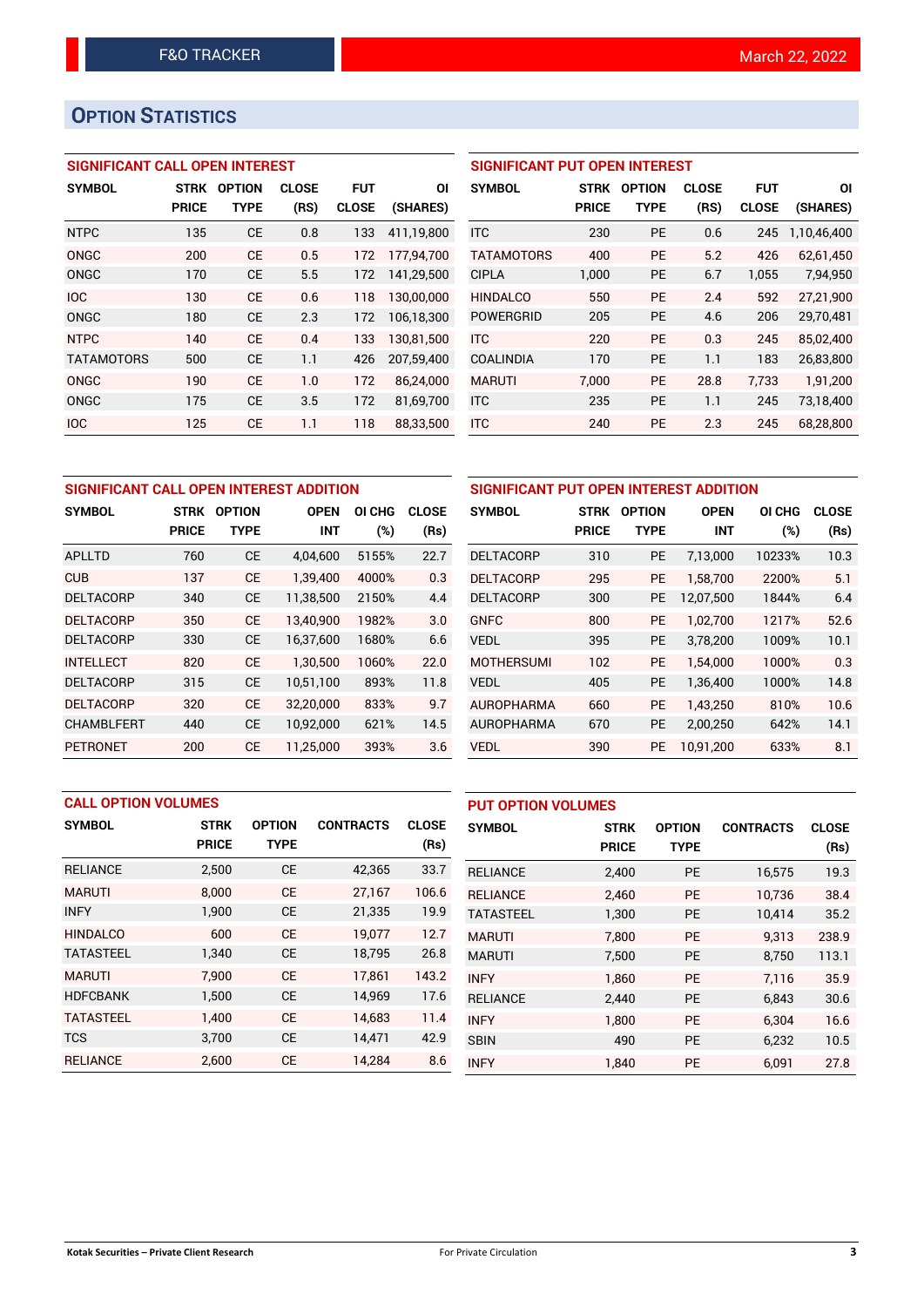### **RATING SCALE (PRIVATE CLIENT GROUP)**

- **BUY**  Stock/Index looks strong from the expiry/near term perspective and is expected to gain on the basis of technical and/or derivative parameters. Time frame is minimum of current expiry and in certain cases extend to the next series depending on the stock behaviour. Strict stop loss needs to be adhered to for every buy/long recommendation given.
- **SELL** Stock/Index looks weak from the expiry/near term perspective and is expected to gain on the basis of technical and/or derivative parameters. Time frame is minimum of current expiry and in certain cases extend to the next series depending on the stock behaviour. Strict stop loss needs to be adhered to for every sell/short recommendation given.

#### **FUNDAMENTAL RESEARCH TEAM (PRIVATE CLIENT GROUP)**

**Shrikant Chouhan Arun Agarwal Amit Agarwal, CFA Hemali Dhame** shrikant.chouhan@kotak.com arun.agarwal@kotak.com agarwal.amit@kotak.com Hemali.Dhame@kotak.com +91 22 6218 5408 +91 22 6218 6443 +91 22 6218 6439 +91 22 6218 6433

Metals & Mining, Midcap Pharmaceuticals Pharmaceuticals Research Associate Support Executive<br>
iatin.damania@kotak.com purvi.shah@kotak.com rini.mehta@kotak.com k.kathirvelu@kotak.com jatin.damania@kotak.com

**Sumit Pokharna** Pankaj Kumar<br>Oil and Gas, Information Tech Construction, sumit.pokharna@kotak.com pankajr.kumar@kotak.com

**Jatin Damania Purvi Shah Rini Mehta K. Kathirvelu**

Construction, Capital Goods & Midcaps +91 22 6218 6438 +91 22 6218 6434

Transportation, Paints, FMCG

+91 22 6218 6440 +91 22 6218 6432 +91 80801 97299 +91 22 6218 6427

## **TECHNICAL RESEARCH TEAM (PRIVATE CLIENT GROUP)**

[shrikant.chouhan@kotak.com](mailto:shrikant.chouhan@kotak.com) [amol.athawale@kotak.com](mailto:amol.athawale@kotak.com) Research Associate +91 22 6218 5408 +91 20 6620 3350 [sayed.haider@kotak.com](mailto:sayed.haider@kotak.com)

**Shrikant Chouhan Amol Athawale Sayed Haider**

+91 22 62185498

#### **DERIVATIVES RESEARCH TEAM (PRIVATE CLIENT GROUP)**

+91 79 6607 2231 +91 22 6218 5497 +91 33 6615 6273

**Sahaj Agrawal Prashanth Lalu Prasenjit Biswas, CMT, CFTe** [prasenjit.biswas@kotak.com](mailto:prasenjit.biswas@kotak.com)